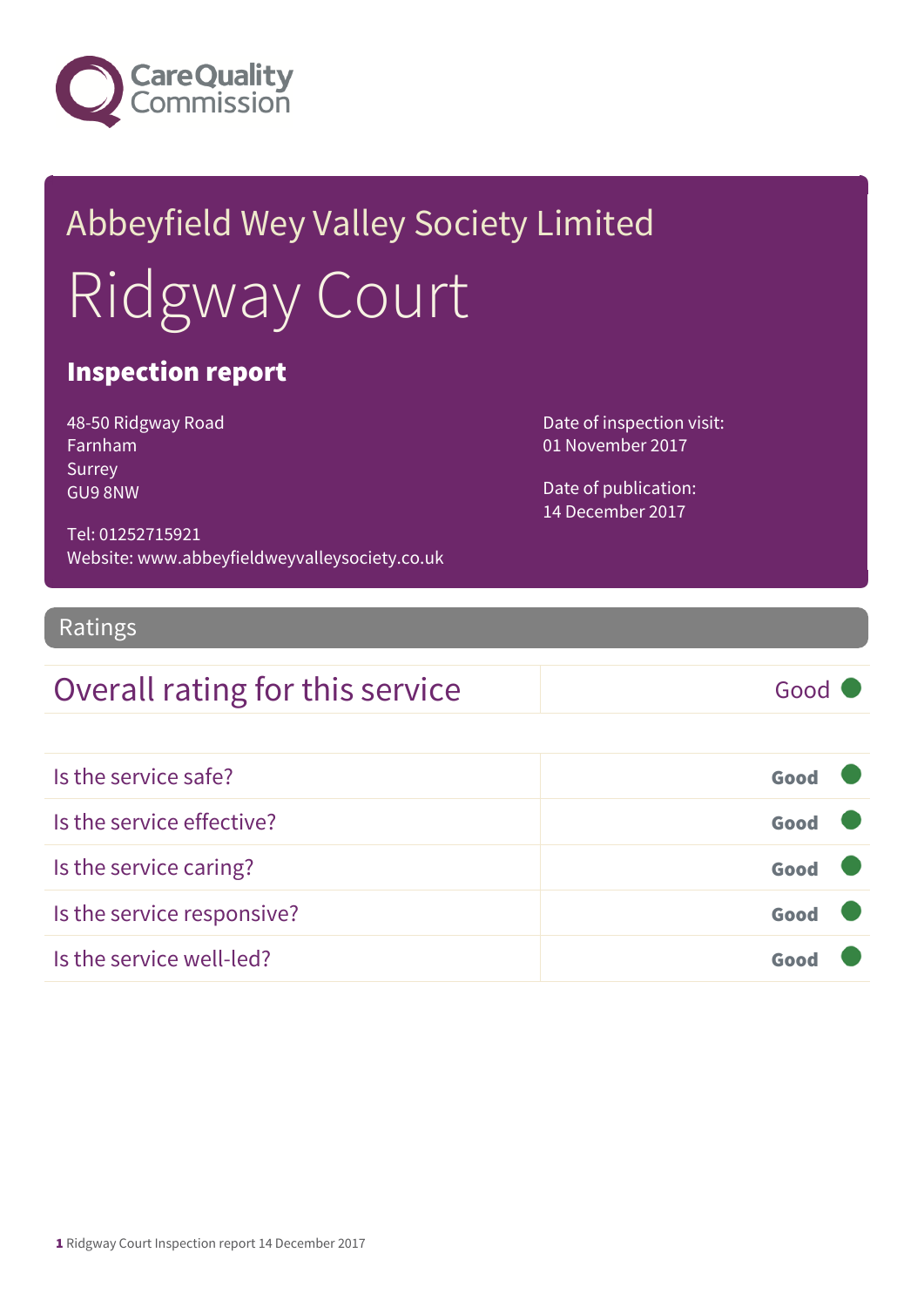### Summary of findings

#### Overall summary

The inspection took place on 1 November 2017 and was unannounced.

Ridgway Court is a 'care home'. People in care homes receive accommodation and nursing or personal care as single package under one contractual agreement. CQC regulates both the premises and the care provided, and both were looked at during this inspection. Ridgeway Court is a home that provides accommodation and personal care for up to 16 people in one adapted building. At the time of our inspection there were 16 people living at the service.

There was a registered manager in post who was present during the inspection. A registered manager is a person who has registered with the Care Quality Commission to manage the service. Like registered providers, they are 'registered persons'. Registered persons have legal responsibility for meeting the requirements in the Health and Social Care Act 2008 and associated Regulations about how the service is run.

At our last inspection in August 2015 we found support was not always provided in a consistent way for a person with a specific medical condition. We asked the provider to complete an action plan to show what they would do and by when to improve the key question 'Effective' to at least good. At this inspection we found the action plan had been implemented and improvements had been made and people's health care needs were regularly monitored.

Staff were aware of their responsibilities in keeping people safe. Safeguarding procedures were in place and staff demonstrated a good knowledge of these. Risk assessments were in place and control measures implemented to ensure people received safe care. When accident and incidents occurred these were reported and action taken to minimise the risk of them happening again. The provider had developed a contingency plan to ensure people would continue to receive their care in the event of an emergency. Regular health and safety and infection control audits were completed and people lived in a clean and homely environment. Recruitment checks were completed prior to staff starting work to ensure they were of suitable character.

People had access to healthcare professionals and were supported to attend appointments where required. Safe medicines practices were in place and people received their medicines in line with prescription guidelines. People were enabled to be in control of their own medicines where appropriate.

Sufficient, skilled staff were available and people did not have to wait for their care to be provided. Staff had time to spend with people socially and call bells were responded to in a timely manner. Staff received an induction when starting at the service which included a period of shadowing more experienced staff members. Staff competency in carrying out their role was regularly assessed. On-going training was provided to staff which included training relating to people's specific needs. Staff told us they felt supported although we found that staff supervisions were not completed in line with the provider's policy. We have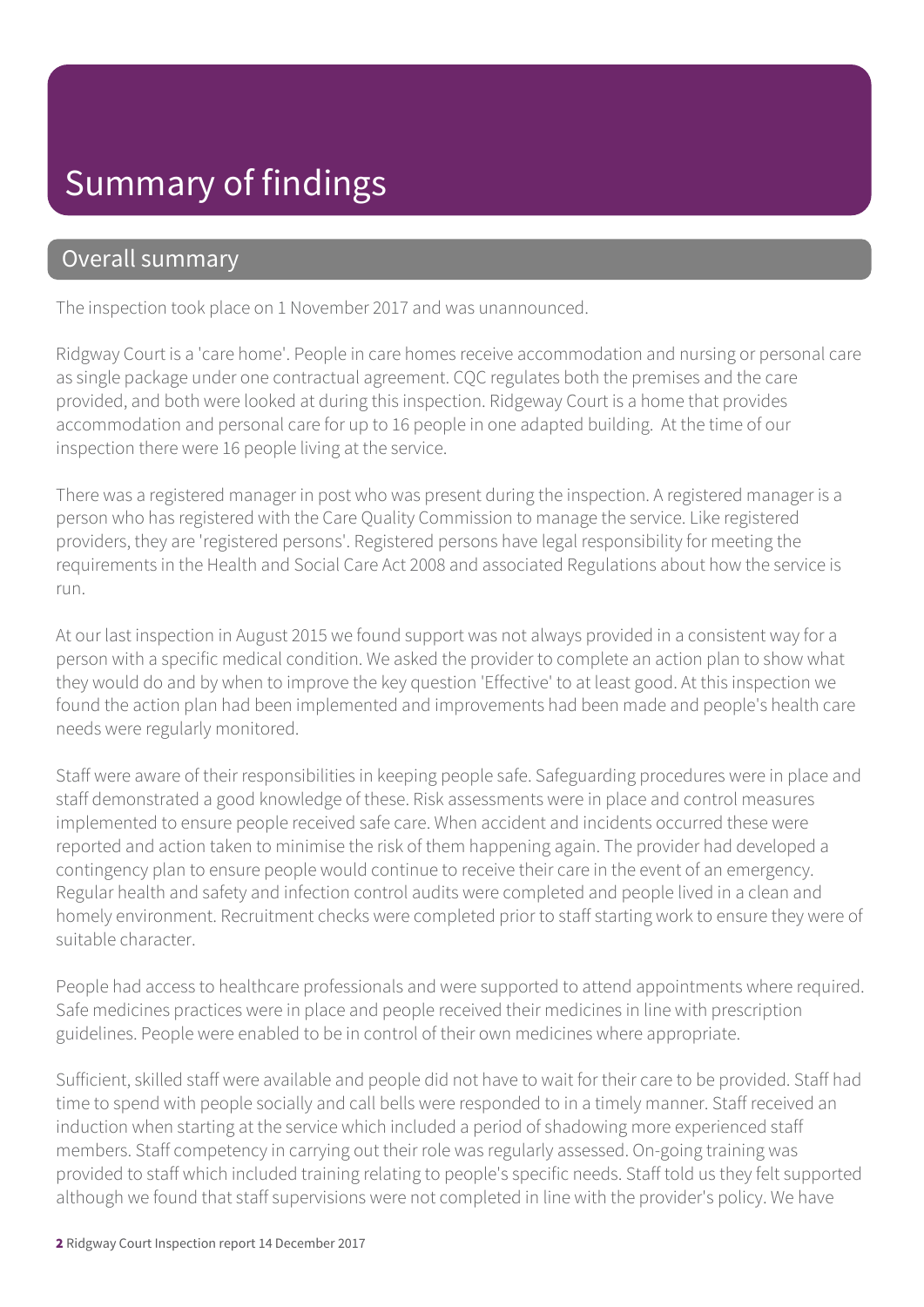made a recommendation regarding this.

People were enabled to exercise choice and control in their day to day lives and their legal rights were protected. Staff demonstrated a good understanding of the principles of the Mental Capacity Act 2005 and relevant procedures were followed. People were provided with a choice of nutritious meals and their individual preferences were known to staff. Where people required support to eat this was provided in a respectful manner.

There was a calm and homely atmosphere and people told us that staff treated them with kindness. We observed staff supporting people in a caring and respectful manner. People's dignity and privacy was respected by staff and their independence was promoted. Visitors were made to feel welcome and there were no restrictions on the times relatives and friends could visit.

People's needs were assessed prior to them moving in to the service to ensure they could be met. Detailed care plans were developed with people which gave clear guidance to staff. Care plans were regularly reviewed and any changes to people's care was communicated to staff. There was a range of activities available and people were involved in planning the activity programme. Regular outings to places of interest were planned and supported by staff, volunteers and trustees.

There was a strong leadership presence in the service. Trustees visited the service often and were involved in the quality monitoring process. The registered manager, deputy manager and chief executive spent time speaking to people and staff and clearly knew the well. A positive culture had been developed and staff were aware of the vision and core values of the organisation. People, relatives and staff were given the opportunity to be involved in the development of the service through regular meetings and surveys. There was a complaints policy in place and ay concerns or suggestions were acted upon by the management team. Records were securely stored and managed.

This was the first inspection of the service since a change in legal entity.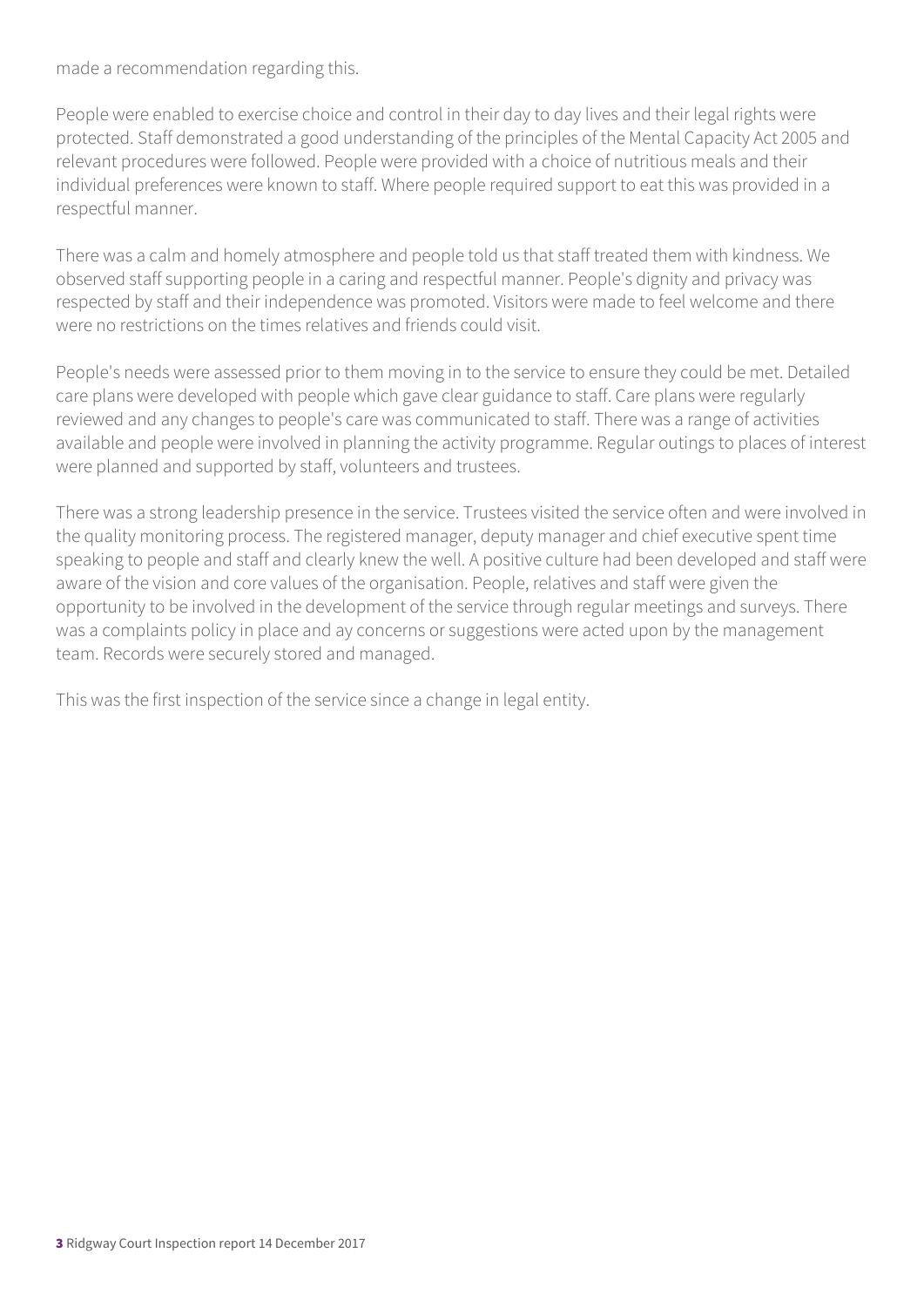#### The five questions we ask about services and what we found

We always ask the following five questions of services.

#### Is the service safe? Good

The service was safe.

Risks to people's safety and wellbeing were assessed with guidance for staff about how to minimise them.

Staff were knowledgeable about their responsibilities to safeguard people from potential abuse.

Sufficient skilled staff were deployed to support people safely.

Robust recruitment systems were in place to ensure staff employed were suitable to work in the service.

Medicines were managed safely.

#### Is the service effective? Good

The service was effective.

Staff felt supported in their roles although formal supervisions were not completed in line with the provider's policy. We have made a recommendation regarding this.

Staff received training in their role and their competency was regularly assessed.

People were provided with a choice of nutritious food.

People's health care needs were met and relevant health care professionals were involved in people's care.

People's legal rights were protected as staff worked within the principles of the Mental Capacity Act 2005.

#### Is the service caring? The service caring?

The service was caring.

People were treated with kindness by staff who knew them well.

People's dignity and privacy was respected and their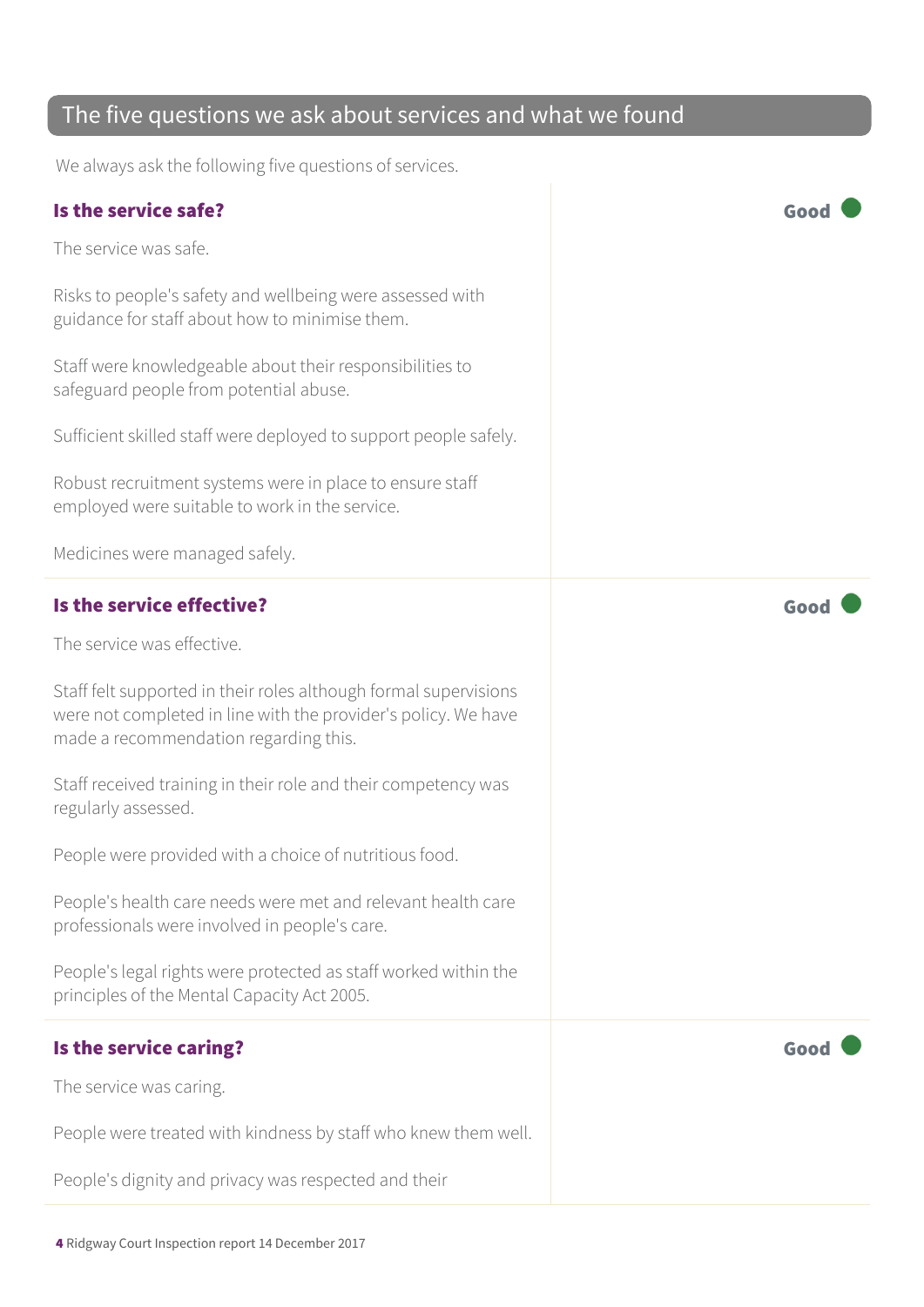| independence promoted.                                                                                                           |      |
|----------------------------------------------------------------------------------------------------------------------------------|------|
| The atmosphere in the home was relaxed and welcoming.                                                                            |      |
| There were no restrictions on the times relatives could visit.                                                                   |      |
| Is the service responsive?                                                                                                       | Good |
| The service was responsive.                                                                                                      |      |
| People's needs were assessed prior to them moving into to the<br>service and comprehensive care plans completed.                 |      |
| A varied activity programme was available which catered for<br>people's individual hobbies and preferences.                      |      |
| There was a complaints policy in place and concerns raised were<br>responded to in a timely manner.                              |      |
| Is the service well-led?                                                                                                         | Good |
| The service was well-led.                                                                                                        |      |
| There was a strong leadership presence in the service and a<br>positive culture was promoted.                                    |      |
| People were involved in the running of the service and the<br>provider showed a commitment to improve the service for<br>people. |      |
| Records were organised and securely stored.                                                                                      |      |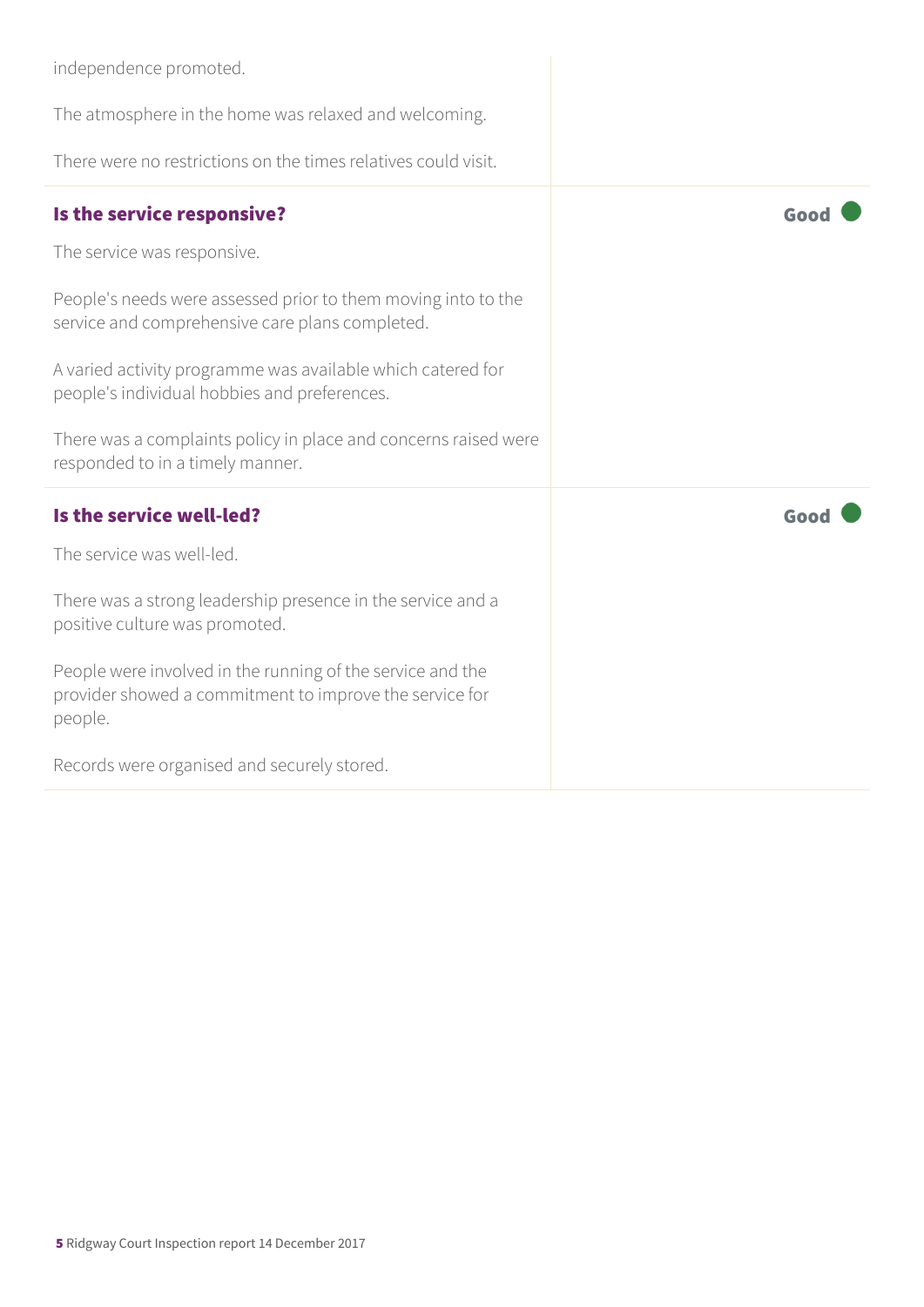

## Ridgway Court Detailed findings

### Background to this inspection

We carried out this inspection under Section 60 of the Health and Social Care Act 2008 as part of our regulatory functions. This inspection checked whether the provider is meeting the legal requirements and regulations associated with the Health and Social Care Act 2008, to look at the overall quality of the service, and to provide a rating for the service under the Care Act 2014.

This inspection took place on 1 November 2017 and was unannounced. The inspection team consisted of two inspectors and an expert by experience. An expert-by-experience is a person who has personal experience of using or caring for someone who uses this type of care service.

Before the inspection, we reviewed records held by the Care Quality Commission (CQC) which included notifications, complaints and any safeguarding concerns. A notification is information about important events which the registered person is required to send us by law. This enabled us to ensure we were addressing potential areas of concern at the inspection. Before the inspection the provider completed a Provider Information Return (PIR). This is a form that asks the provider to give some key information about the service, what the service does well and improvements they plan to make.

As part of our inspection we spoke with six people who lived at the service and observed the care and support provided to them. We spoke with two relatives during the inspection and contacted a further two relatives by phone following the inspection. In addition we spoke with a visiting healthcare professional, six staff members, the registered manager, deputy manager, chief executive and a board member. We also reviewed a variety of documents which included the care plans for six people, four staff files, medicines records and various other documentation relevant to the management of the service.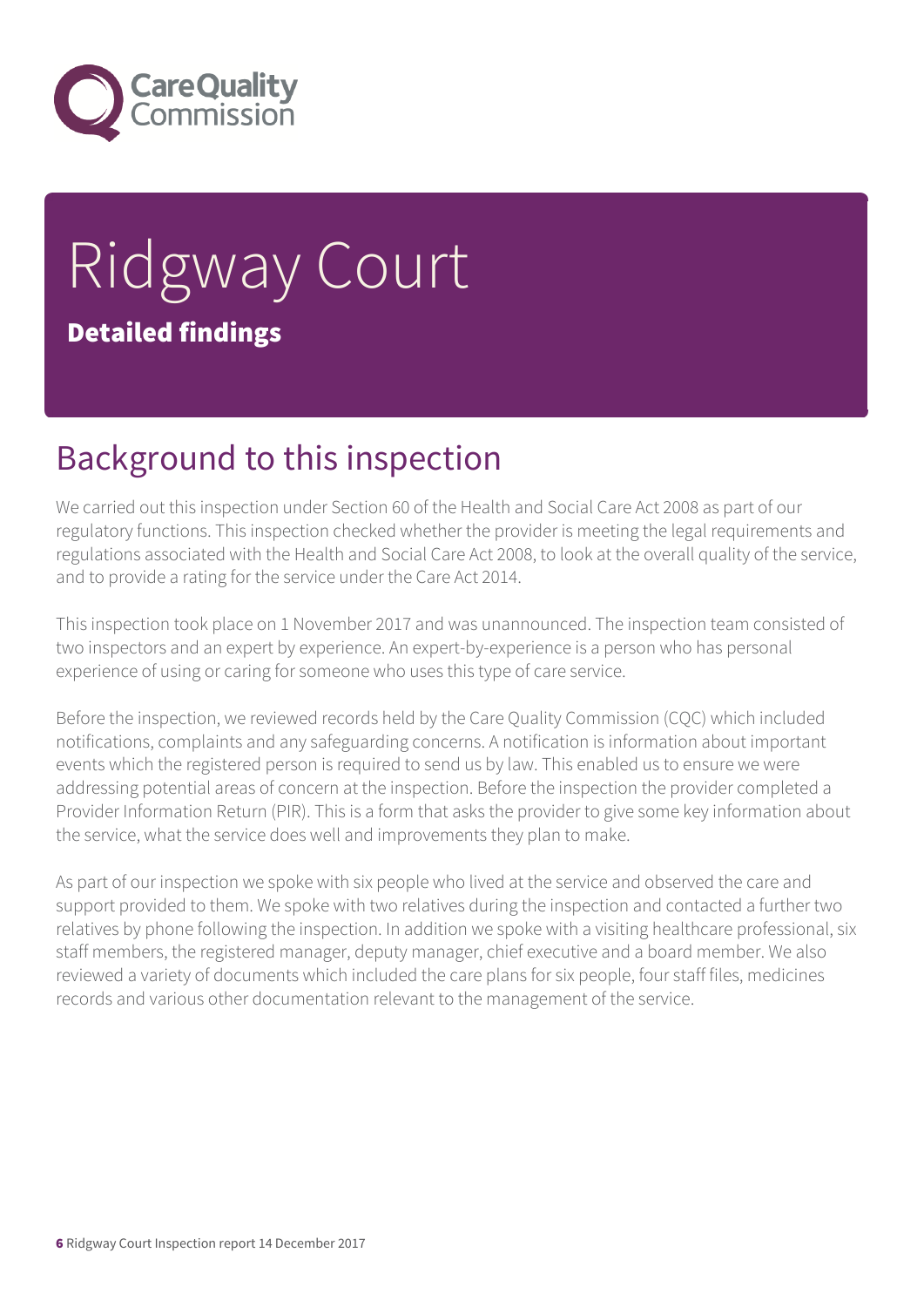People and their relatives told us they felt safe living at Ridgway Court. One person told us, "Yes, I feel very safe. Staff are certainly not aggressive to residents." Another person told us, "I do feel very safe." One relative told us, "She has the alarm pendant around her neck and a staff member always comes up and takes her downstairs." Another relative said, "She's never complained about bad treatment or ill treatment at all to us."

Systems were in place to safeguard people from abuse. The provider had developed a safeguarding policy which gave guidance to staff on reporting concerns. All staff had received regular safeguarding training and were able to describe the different types of abuse, signs which may indicate concerns and reporting procedures. One staff member told us, "We spend so much time with people we'd know if there was a problem and would report to the deputy or the manager straight away." Another staff member told us, "You could ring social services if you felt someone was bullying a resident." We observed that safeguarding information was displayed prominently in the service. Regular reminders of safeguarding and whistleblowing procedures were provided to staff during 'Hot Topic' discussions at handover meetings. People were provided with leaflets regarding safeguarding which highlighted how concerns could be reported.

Risks to people's safety were identified and control measures implemented to keep them safe. The Provider Information Return stated, 'All residents have personalised risk assessments which promotes independence by ensuring risks are reduced as far as practicable without restricting the resident's life'. We found this to the case during our inspection. People's care records contained risk assessments in areas including skin integrity, malnutrition, mobility and medicines management. Where concerns were identified management plans were included in people's support plans which gave guidance to staff on the support people required. One person's records showed they were at risk of malnutrition. Guidance for staff detailed how to support the person, portion sizes, the equipment required and the correct seating position when eating. Details of the person's preferred foods were listed and records showed that these were offered. Records showed that the person had maintained a steady weight. People were supported to stay safe whilst still maintaining their independence. One person had a risk assessment in place regarding managing their own medicines. With the person's agreement, staff regularly checked their medicines and ensured they were safely stored. Records were regularly reviewed and available to staff to ensure they had up to date guidance on supporting people to stay safe. Risk assessments and care plans were reviewed monthly or when changes to people's needs were identified.

Accidents and incidents were reviewed and measures implemented to minimise the risk of them happening again. Staff were aware of their responsibility to report any accidents and incidents to senior staff members. People's risk management plans were routinely reviewed following any accident or incident. The registered manager completed an accident and incident audit each month which reported on any trends identified. The audit was then forwarded to the senior management team to ensure that appropriate action had been taken to minimise risks. One person had suffered a number of falls at night. A sensor mat had been provided which meant staff were alerted when the person got up in the night and could offer assistance. This had significantly reduced the number of falls and helped keep the person to stay safe.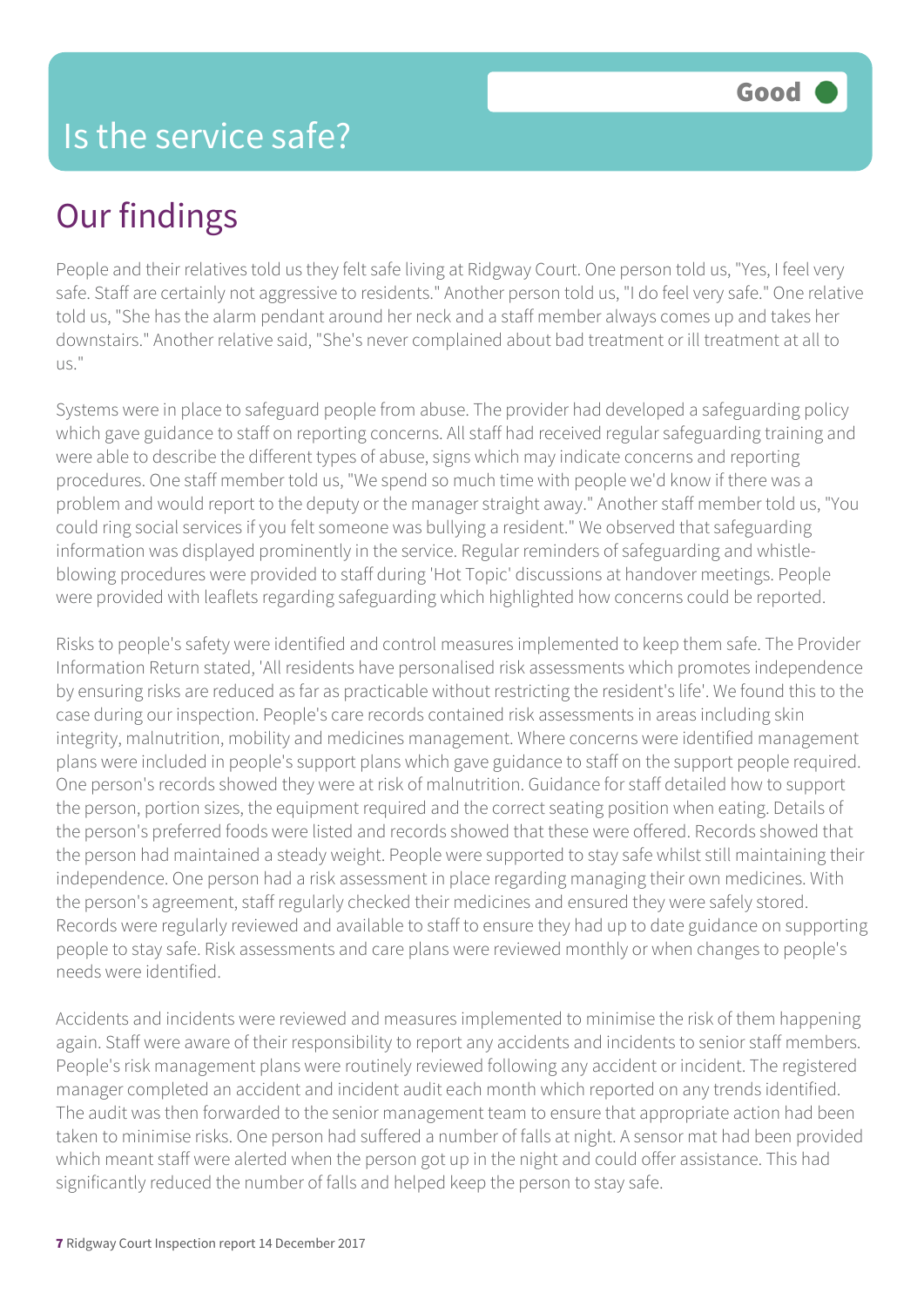Sufficient skilled staff were deployed to support people safely. People and relatives told us they felt there were sufficient staff available. One person told us, "Yes, there are enough staff and they have responded quickly when I have called." One relative said, "I've never seen a lack of staff. Always staff around to help." The registered manager told us that staffing levels were determined by using a dependency tool which highlighted the level of support people required. Records showed that this was regularly updated and reviewed to ensure that sufficient staff were available to meet people's needs. Rota's showed that the required staffing levels were consistently met. We observed that people's requests were met promptly by attentive staff and people's call bells were responded to in a timely manner. Staff we spoke to told us they felt that staffing levels were good and they did not need to rush when providing care. One staff member said, "There's always enough staff and the deputy or manager will help out if they're needed. We get to spend lots of time chatting with people in their rooms."

The provider ensured that staff were suitable to work at the service by completing robust recruitment checks prior to their employment starting. Staff confirmed that they had not started their employment until all recruitment checks had been completed. Staff recruitment files contained applications forms, evidence of face to face interviews and written references from past employers. Evidence was also available to show that Disclosure and Barring System (DBS) checks had been completed. DBS checks identify if prospective staff have a criminal record or are barred from working with people who use care and support services.

People received their medicines safely with the support of competent staff. Each person had a medicines administration record (MAR) which contained an up to date photo, information regarding the date of their last medicines review and any known allergies. MAR charts showed that all prescribed medicines had been administered in line with prescription guidelines. Systems were in place to ensure that medicines were securely stored, ordered in a timely manner and any unused medicines were disposed of safely. Regular stock checks and medicines audits were completed to ensure that the provider's medicines policy and best practice were being followed. Staff received training in the administration of medicines and their competency was assessed every six months.

People lived in a clean and well-maintained environment. We observed domestic staff were available and understood their responsibilities regarding infection control. Cleaning schedules were in place to give staff guidance on tasks that needed to be completed on a daily, weekly and monthly basis. All staff had completed infection control training and we observed that suitable protective equipment such as gloves and aprons were used when proving care. Infection control audits were carried out twice a year by either the deputy manager or registered manager to ensure that any required actions were rectified. Food hygiene training was also provided to staff and we observed appropriate controls were used. Weekly health and safety checks were completed on the premises and equipment to ensure it was safe for use. In addition a health and safety audit was completed every six months to ensure systems in place were effective. Certificates of equipment checks including gas, electricity, water, hoists and the call bell system evidenced that equipment was regularly checked to ensure it remained safe for use.

Systems were in place to ensure people remained safe in the event of an emergency. Each person had an emergency evacuation plan in place which detailed the support they would require to leave the building safely in an emergency situation. The provider had developed a contingency plan which contained guidance on the action to take should there be specific disruption to services. These included power failure, flood, lift breakdown, catering disruption and accommodation loss. This meant people would continue to be supported safely in the event of significant disruption to the service. Fire systems were regularly checked to ensure they were in working order and a trained for marshal was available at all times.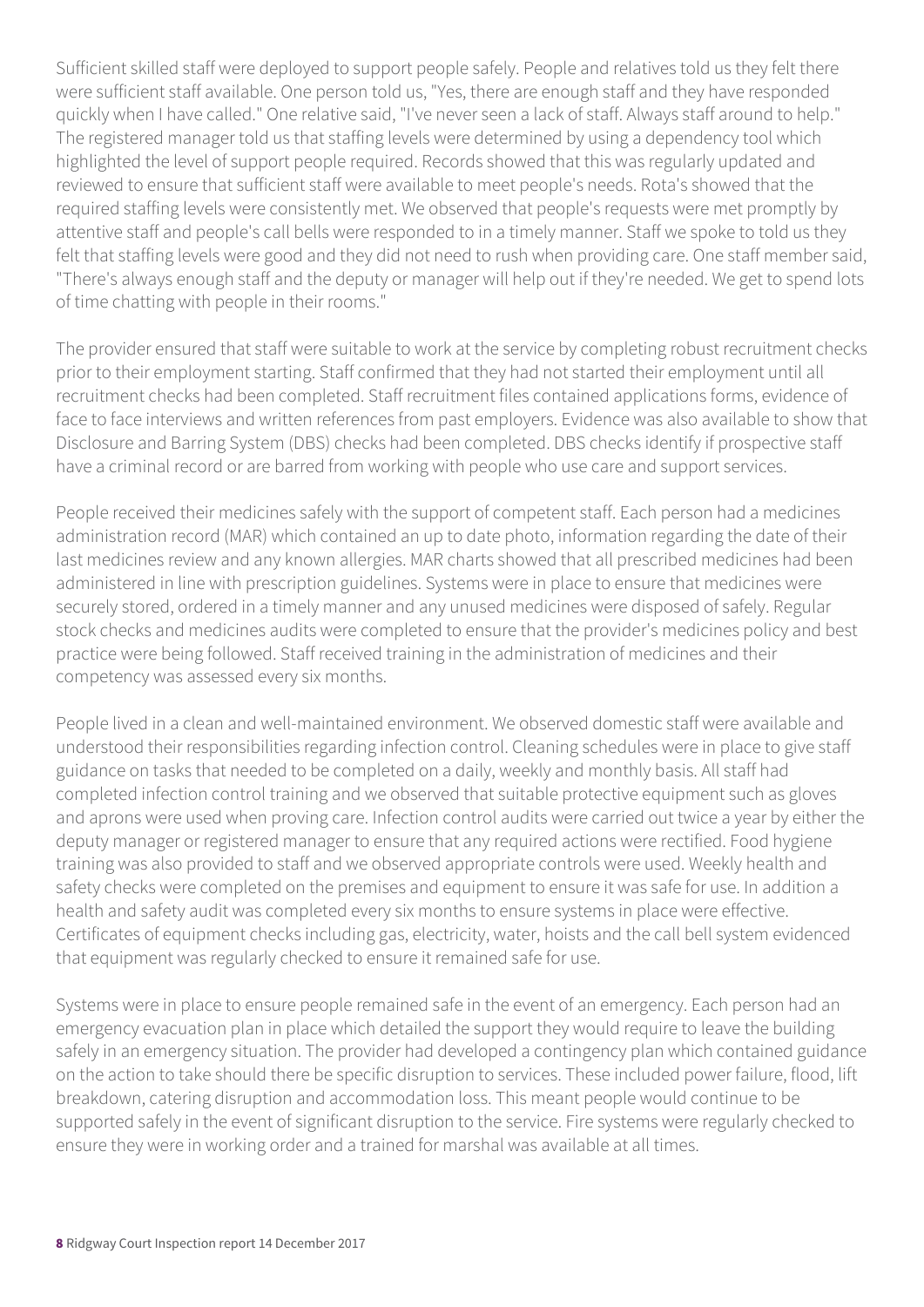At our last inspection in August 2015 we found support was not always provided in a consistent way for a person with a specific medical condition. At this inspection we found that improvements had been made and people's health care needs were regularly monitored. People told us they received the support they required from healthcare professionals. One person told us, "All visits from the doctor and chiropodist are arranged for you." Another person told us, "They organise the visit from the chiropodist and tell you when he is coming. The GP will visit if needed." A third person said, "If you need to go to the surgery, a staff member goes with you."

People had access to healthcare professionals when required. Care records contained information regarding people's medical conditions and the support they required. Where people required regular monitoring checks such as blood pressure and temperature checks these were completed. There was evidence of visits from the GP, district nurses, chiropodists, opticians and the speech and language therapy team. One visiting healthcare professional told us, "Of all the care homes I visit I really like this one. They are all compassionate and inform them (people) all the time what they are doing. They follow protocols and advice and the staff all know them well." A compliment from another healthcare professional stated, 'Staff are very helpful, caring and had a very good knowledge of their residents.' Hospital and consultant appointments were recorded and where people required support to attend this was provided.

People were offered a choice of nutritious foods in line with their needs. The registered manager told us that due to issues with recruiting a chef the decision had been taken to employ the services of an external catering company. The chief executive told us, "This way we can be assured that meals are nutritionally balanced. The plan is that people will have increased choice and will be offered a full menu rather than just two choices at each meal." People had been involved in a tasting session prior to the decision being made. The day of our inspection was the first day the external catering company were providing lunch at the service. People were offered a choice of meals and were frequently asked if they were enjoying their food. Where people required a soft or pureed diet this was attractively presented. People told us the food was good. One person told us, "The food has been good, plenty of choice and I can't fault it." Another person said, "The meal today was OK, I enjoyed it." We observed that staff were attentive to people's needs during lunch and offered gentle encouragement and support where required. People's weight was regularly monitored and action taken where significant weight loss or gain were identified.

People were supported by skilled and experienced staff. We asked people if they felt staff were skilled in their job roles. One person told us, "Staff are well trained and they are always having training." Another person told us, "They are able to provide the care I need and I'm very happy with it." The provider employed a training manager who told us that new staff were required to complete a two week induction programme prior to working unsupervised. Staff were not included on the rota for their first two weeks, which enabled them to attend induction training and shadow colleagues to observe how they provided people's care. Staff told us they felt that shadowing more experienced staff had been useful. One staff member told us, "It's good to shadow. All the residents are different; you have to learn about each person, their routines, what they can do for themselves and where they need us to help them." In the second week of the induction, new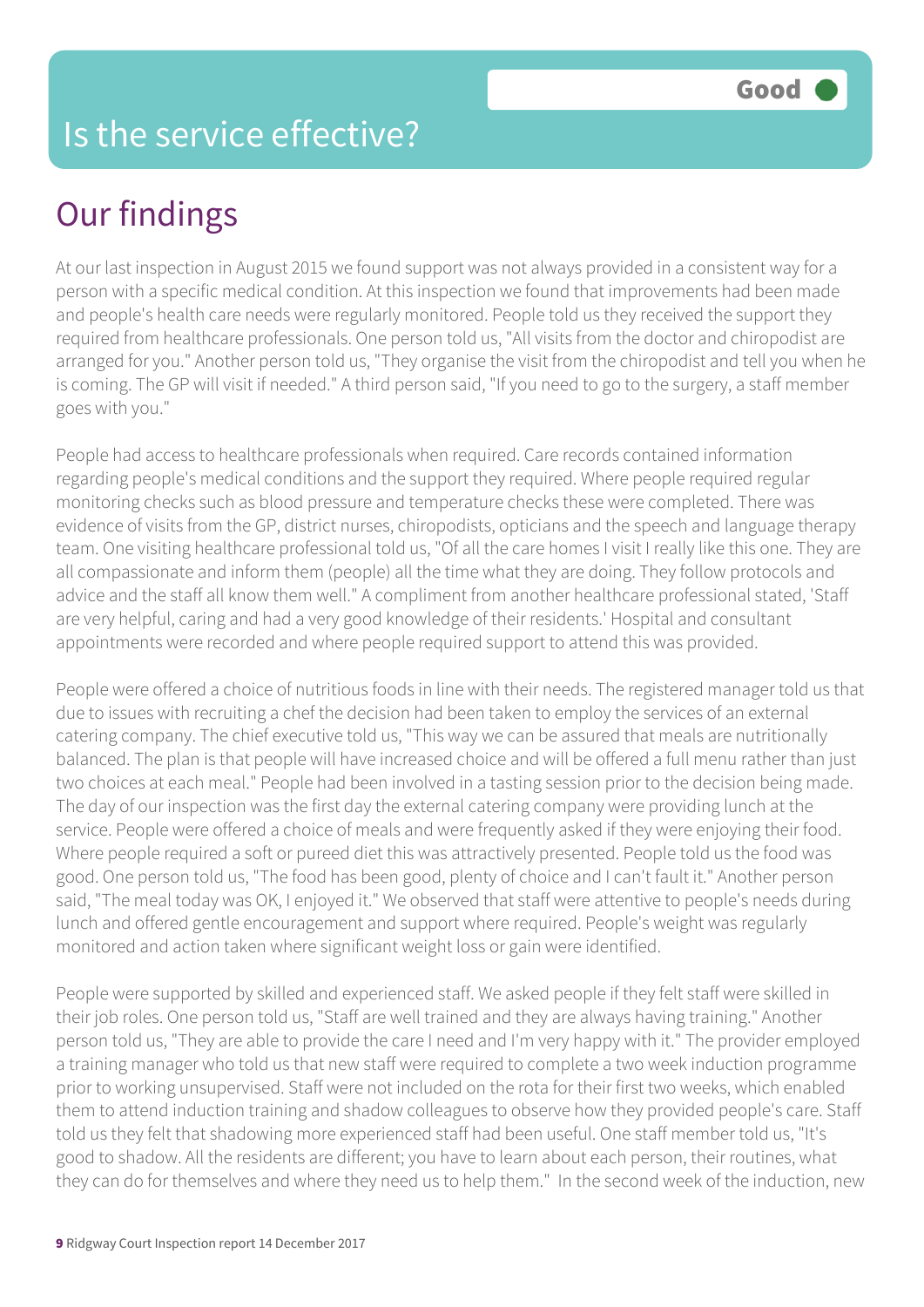staff began to provide some aspects of care and were observed by the training manager to assess their competency. Staff files contained evidence that staff attended a comprehensive induction, each element of which was signed off when they had completed it. The induction included training in areas including safeguarding, moving and handling, infection control, health and safety, food hygiene and fire safety. In addition, new staff were supported to complete the Care Certificate and the provider's dementia training programme. The Care Certificate is a set of agreed standards that health and social care staff should demonstrate in their daily working lives.

On-going training was provided to staff to ensure their knowledge and practice remained current. Staff files contained evidence that they completed refresher training at regular intervals. Staff told us they felt the training was relevant in supporting their practice. One staff member told us, "I have never worked in a place where the training is so relentless. You could never forget it; you're not given a chance." Another staff member told us, "We definitely get all the training we need." In addition to completing training, six monthly competence checks and observations were completed by the training manager in areas including care delivery, medicines management and moving and handling.

Staff told us they felt supported in their role although records showed that formal supervisions were not always completed in line with the provider's policy. One staff member told us, "The managers are always available and approachable. You can always go to them." Another staff member said, "They are always asking how we're doing and if there's anything we need. You can go to them anytime, their door is always open." We observed the registered manager and deputy manager were frequently walking around the service and speaking to people and staff. The registered manager and chief executive acknowledged that the records did not show staff received supervision on a regular basis. They told us staff had regular chats on an ad hoc basis with their managers but these were not always written down. The registered manager gave assurances that this would be addressed and monitored going forward.

We recommend that systems are implemented to ensure staff receive on-going supervision in line with the provider's policy.

The Mental Capacity Act 2005 (MCA) provides a legal framework for making particular decisions on behalf of people who may lack the mental capacity to do so for themselves. The Act requires that, as far as possible, people make their own decisions and are helped to do so when needed. When they lack mental capacity to take particular decisions, any made on their behalf must be in their best interests and as least restrictive as possible.

People can only be deprived of their liberty so that they can receive care and treatment when this is in their best interests and legally authorised under the MCA. The authorisation procedures for this in care homes and hospitals are called the Deprivation of Liberty Safeguards (DoLS).

We checked whether the service was working within the principles of the MCA, and whether any conditions on authorisations to deprive a person of their liberty were being met.

Staff were aware of their responsibilities in protecting people's legal rights. Staff confirmed they had attended MCA training and were able to describe how they adhered to the principles in their day to day work. One staff member told us, "Always assume a resident can make a decision for themselves, even if it's unwise. Even if someone doesn't have capacity, it [the decision] has to be least restrictive and in their best interests." Staff talked about the importance of offering people choices in their day to day care. For example, staff told us they recognised it was important to engage with people in a way that met their needs, which may not be one of the scheduled activities. "If they don't want to do an activity, we offer them choices. We offer them everything – we'll do their nails, some pampering, put some music on, read the paper with them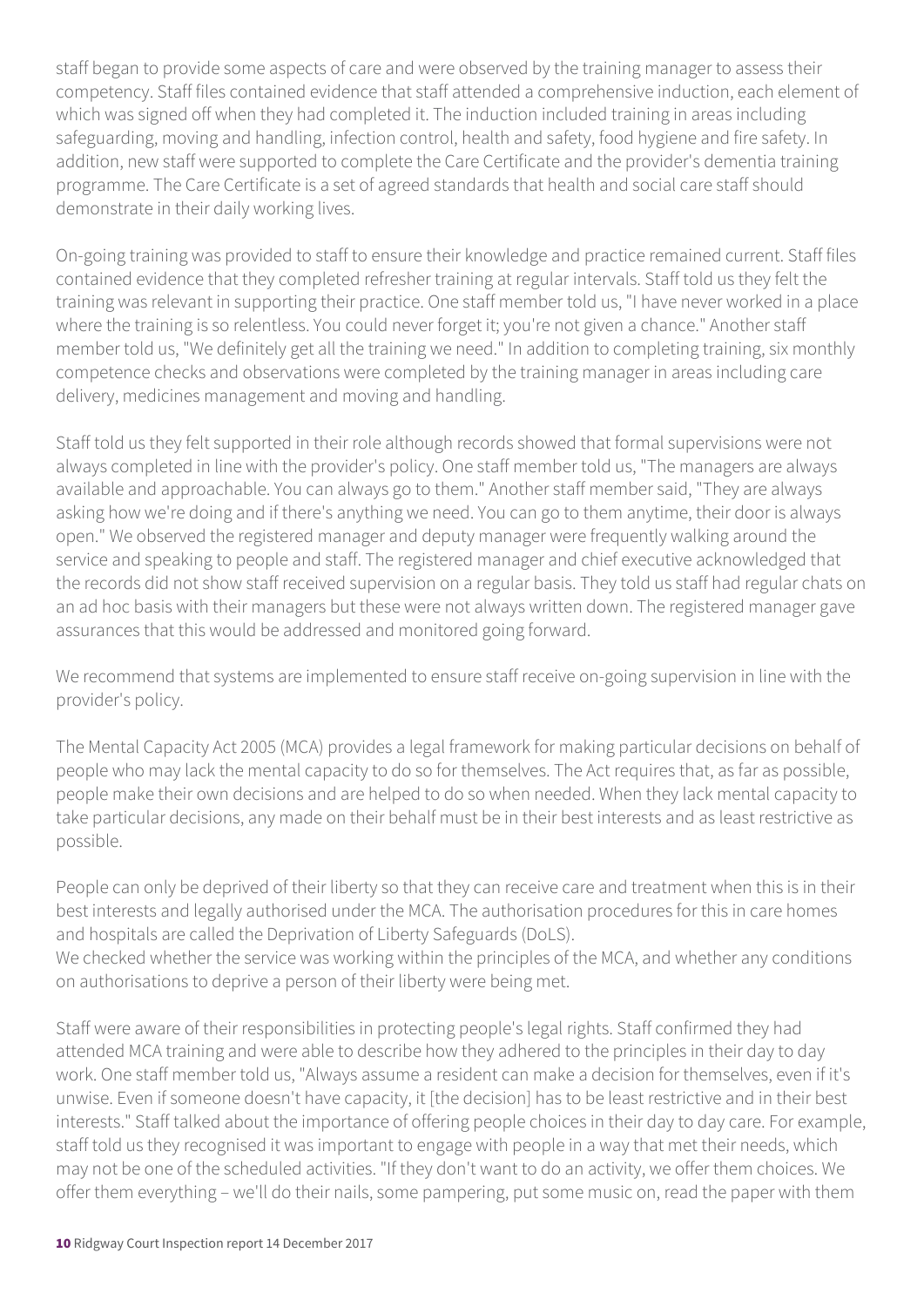or do a puzzle or a crossword." We observed this was the case during the inspection.

The majority of people living at Ridgeway court had the capacity to make their own decisions regarding their care. Where this was not the case the registered manager provided evidence that capacity assessments had been completed for specific decisions such as consent to care. Records provided also evidenced that best interest discussions had taken place with relatives and healthcare professionals where appropriate. DoLS applications had been submitted to the local authority where people were subject to restrictions such as the locked front door and constant supervision. Applications were completed in detail to ensure that the least restrictive options for people's care were followed.

People lived in an environment which was suited to their needs. The provider had a programme for planned maintenance to ensure the building remained suitable for use. Communal areas had recently been refurbished and were light and spacious. People had been involved in choosing colour schemes and soft furnishings. Chairs provided were of a good height and design. There was a lift for the use of people whose rooms were on the first floor which enables people to access all areas of the service. The registered manager told us plans were in place to paint bathroom doors in a contrasting colour to aid people living with dementia.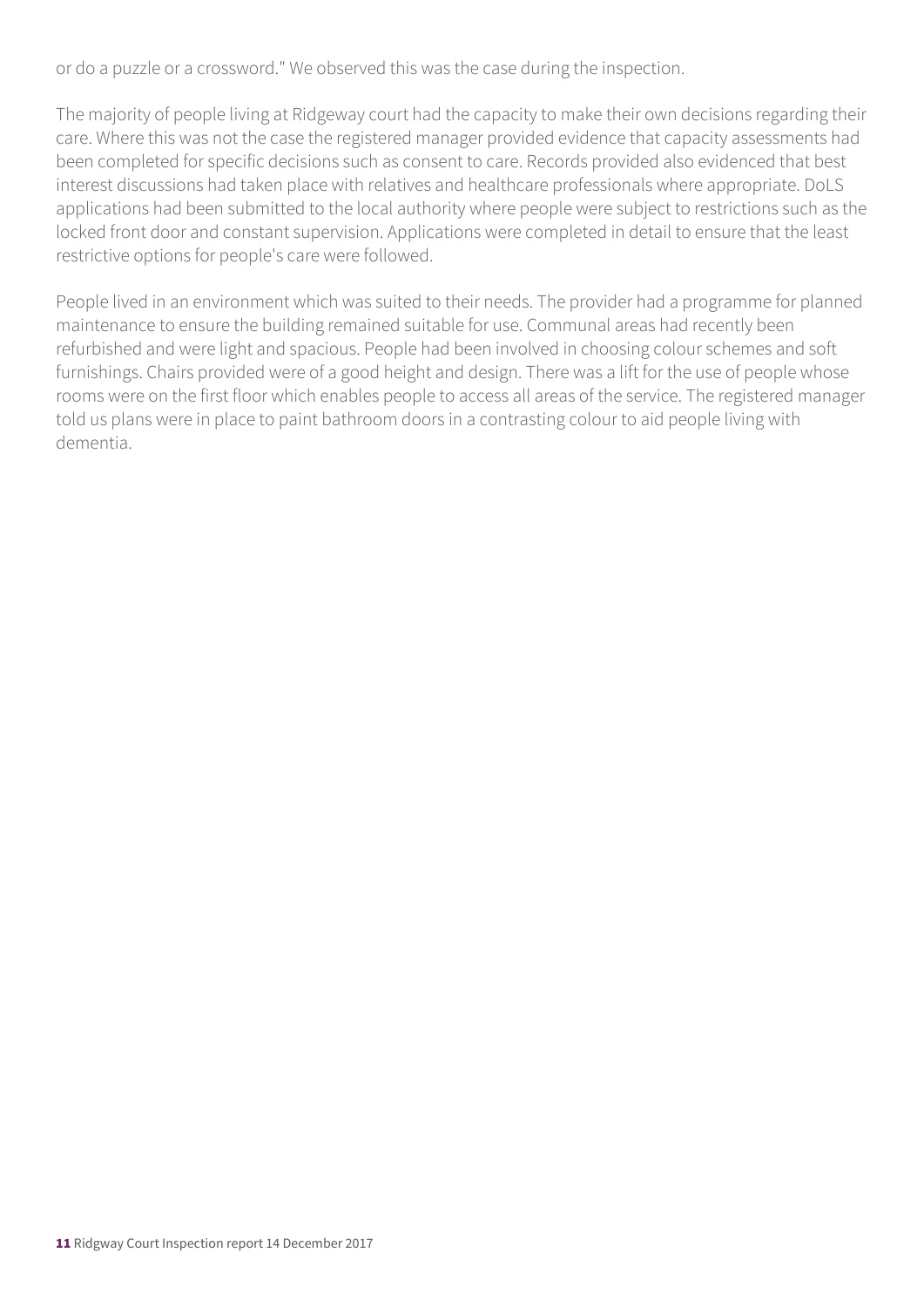People and relatives told us that staff were caring and treated them with kindness. One person told us, "They are caring and do respond to my calls." Another person said, "The staff are extremely good, very caring and have a good sense of humour." A third person told us, "The staff are very helpful and kind. They all do their best do their best." One relative said, "It's a very nice atmosphere. The staff are very good. It's very nice because it's not too big a home. We are really lucky."

The atmosphere in the service was calm and relaxed and staff spoke to people in a respectful and friendly manner. We observed positive interactions between people and staff. When speaking to people staff sat or knelt beside them. We observed people and staff sharing jokes and when walking past people staff took the time to stop and ask how people were. Staff paid people compliments such as telling them their hair looked nice or that they liked what they were wearing. During the inspection one person had a fall. Staff stayed with them and we heard them offering constant reassurance and ensuring they were comfortable.

Staff treated people with dignity and respected their privacy. One person told us, "They are respectful and do knock before coming into my room." Another person said, "They knock before coming in and ask if I need anything and if they can do something." We observed this to be the case during the inspection. Staff knocked on people's doors and were heard to introduce themselves as they entered. For those people who required personal care staff ensured that this was carried out with privacy. One staff member told us, "We would always give people privacy, close doors and curtains and keep people covered, that's a given. It is about more than that though. You need to make sure you're doing things the way they want." We observed one relative tell the manager their family member was going to have a sleep in their room. The registered manager gave them a do not disturb sign for their room so they would not be interrupted.

People were encouraged to be involved in decisions regarding their care and to maintain their independence. One person told us, "I am encouraged to be as independent as I can be" Another person said, "I do feel they encourage me to do things". One relative told us, "She goes down for lunch, but not for supper because she likes to watch the news and staff are fine with that. She's encouraged to do things, but she's not under any pressure." We observed that people were able to move freely around the service and had the mobility aids they required. Adapted crockery and cutlery were available to support people to eat independently. Staff frequently offered people choices such as what they would prefer to drink, where they would like to sit and what activities they would like to take part in. One staff member told us, "It's all about choices, the same as any of us would want. A choice of breakfast, food, what kind of support they want in the mornings, a bath shower or wash, what they want to wear, if they want to stay in their room or come downstairs."

People's religious and cultural beliefs were respected. People were supported to maintain links with church groups and visits from the local church were arranged. One person told us, "We get visits from the Church which I enjoy." One relative told us, "She goes to an external church club each week which is the highlight of her week." Another relative said, "She still has a lot to do with the church. She is very religious and staff supported her with this. They have services in the home." The registered manager told us they understood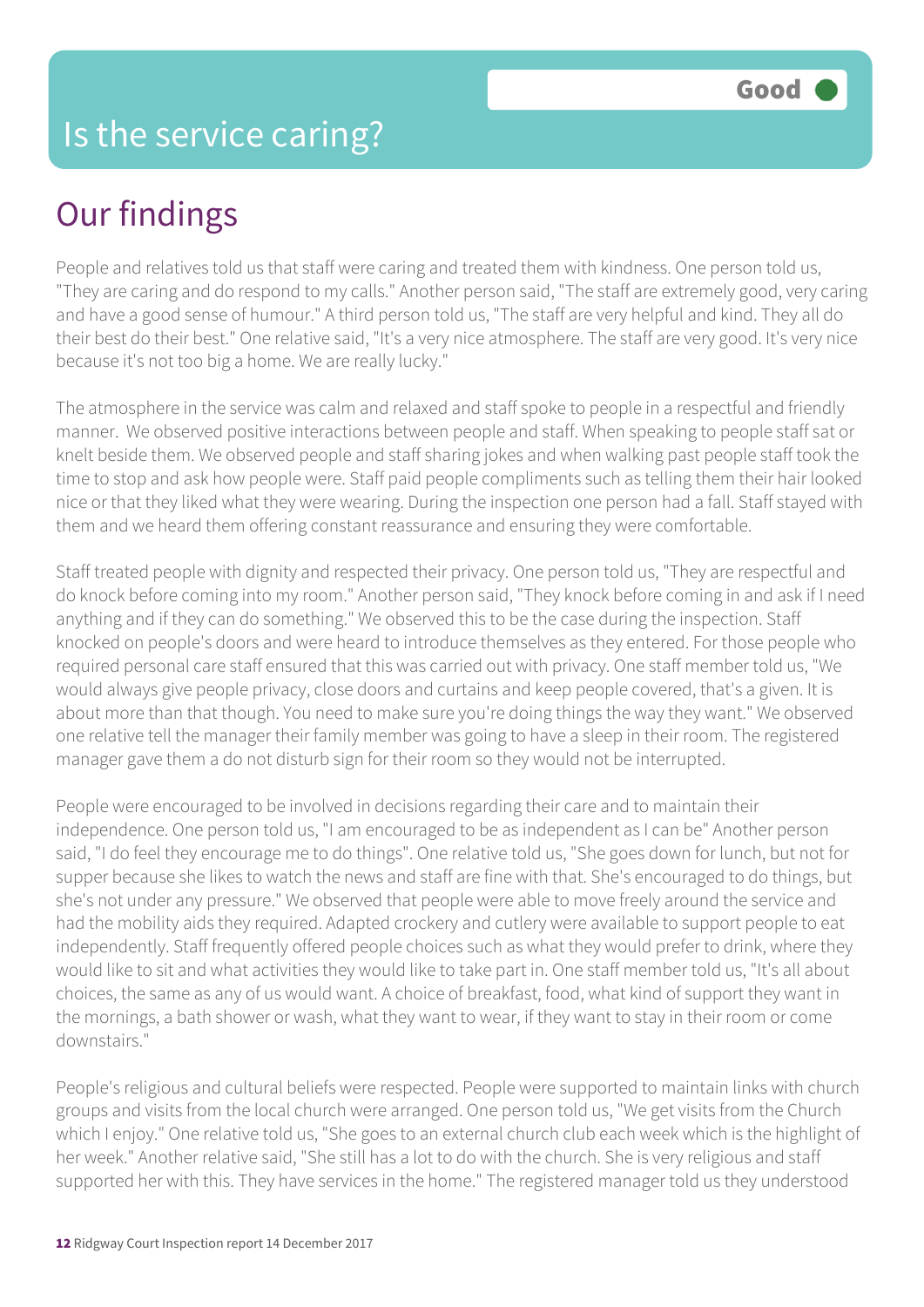the importance of supporting people's beliefs. They told us, "We do whatever we can because it's important to people. One example is arranging volunteers to support people going to church." They described the steps they had taken when a person from a different cultural background had been assessed to move into the service. "We did a lot of research to make sure they would be comfortable and we could meet their needs."

People were supported to maintain contact with their friends and family and there were no restrictions on the times people could receive visitors. One person told us, "Family can visit anytime, if they want to stay for lunch they can." One relative told us, "I come whenever I like. The staff all know me now and have a chat." We observed visitors arrived throughout the day and received a warm welcome from staff who knew them by name. The deputy manager told us the service provided a tablet devise to enable people to keep in contact with their family members via Skype calls. One person had developed a close relationship with a person from another service. They were supported to visit each other weekly for lunch to enable them to maintain their friendship. Relatives were invited to various events held throughout the year such as a Christmas lunch and summer barbeque. The well-being manager told us, "It creates a real family atmosphere and makes the residents feel like they are doing some entertaining."

People's rooms were spacious and highly personalised with items of their own furniture and personal belongings. This created a homely feel to the service. One staff member told us, "We try and make it a home from home. We encourage them to bring their own things when they move in. It's nice for them to have their own things around them. It's a very family-oriented home, you pick up on it straightaway."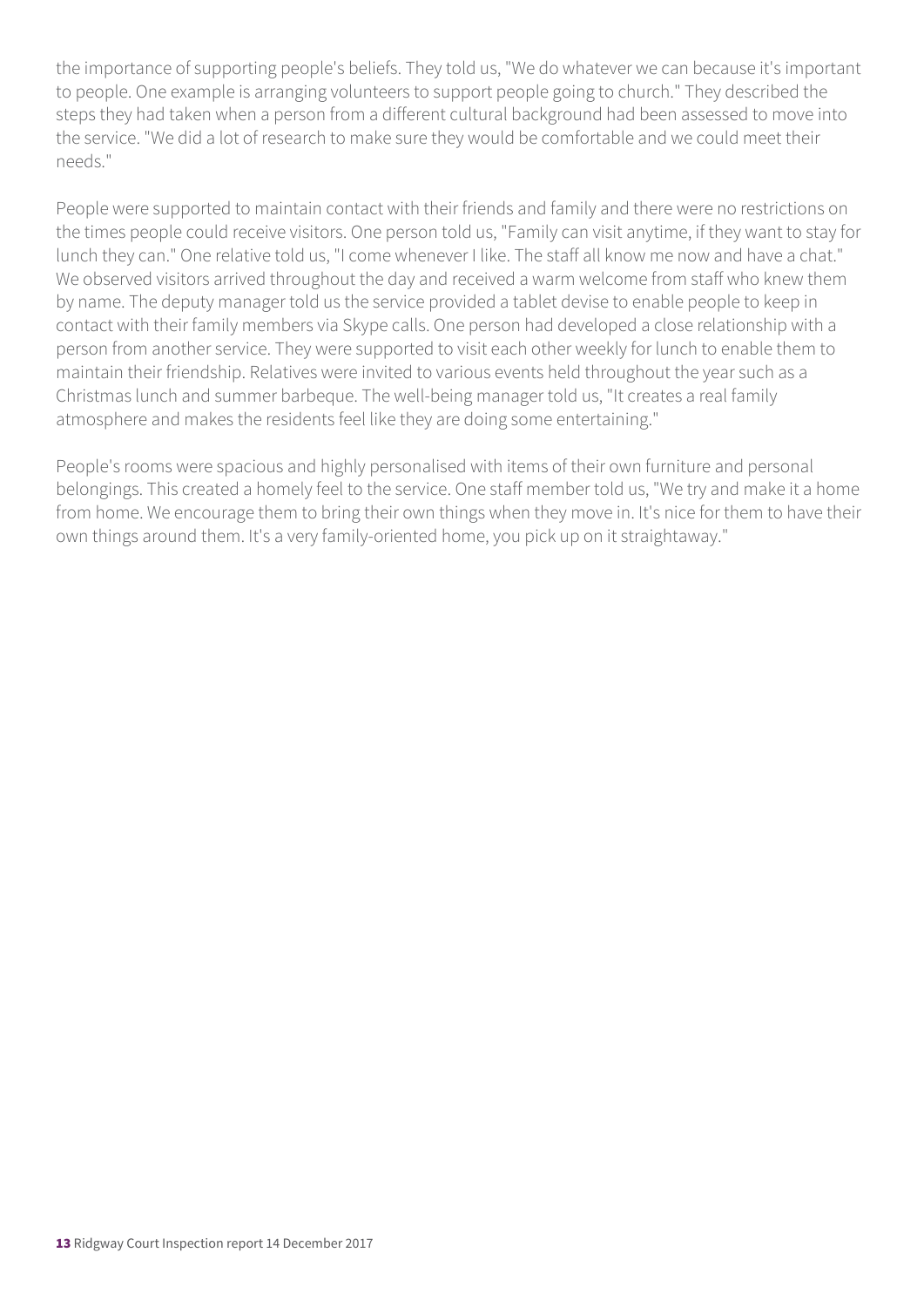### Is the service responsive?

### Our findings

People and relatives told us staff responded positively to their needs. One person told us, "The best thing for me here is I need looking after and I get that." Another person told us, "When you ask for something, they do their best to do it." A third person said, "The best thing for me is I get what I am here for." One relative told us, "She's quite a moody person and staff recognised that. They fully understand what her needs are."

Prior to moving into the service a comprehensive assessment was completed to ensure people's needs could be met. People were also offered the opportunity to spend time at the service before they made the final decision to move in. This enabled people to ensure the service was right for them and gave staff the opportunity to get to know them better. One relative told us this process had been useful, "On her first visit she was a bit funny, but we went again and she was much happier. I think she was just nervous. But the transition into the home was good. It has made my mother's life much calmer and less anxious and it's been brilliant for my brother's and me." On the day people moved in an additional staff member was provided to spend time with them, answer any questions they had and orientate them around the service. The registered manager told us this had worked well and provided support for people at what could be a worrying time.

Each person had a care plan in place which gave comprehensive details of their needs how they preferred their support to be provided. The Provider Information Return stated, 'Care plans are based on information from the resident and with their consent, families, case managers or advocates, this information is used to develop individualised care for each resident encouraging and enhancing their independence, dignity, rights, choice, and beliefs'. We found this to be the case during in our inspection. Care plans covered areas including communication, activities of daily life, medicines, moving and handling, mobility, nutrition, personal care, health and skin care. People told us they were involved in their assessment and care plan. One person told us, "I'm aware of my care plan, but there have been no major changes. I like to know I could see it if needed." Care plans were regularly reviewed and reflected any changes in people's needs. Staff told us that any changes were clearly communicated to them. One staff member told us, "We have a handover meeting every day. We find out if anything has happened, if anyone is ill or if there have been any changes in people's care." The deputy manager told us they were in the process of developing summary care plans for people to keep in their rooms. They told us this would provide staff with quick access to the most relevant information when supporting people.

Care records contained detailed descriptions of people's lives, families and past occupations. Staff we spoke to were knowledgeable about people's pasts and were able to describe their likes dislikes and preferences. We found that this information was followed through to people's care plans. One person had spent much of their early life abroad and as a result enjoyed spicy foods and particular fruits. This information was also clear within their nutrition care plan and records showed their preferred foods were regularly provided. People we spoke to told us that staff knew them well. One person told us, "In eighteen months there has been very little change of staff, so we get to know them all and they get to know us."

There was a variety of activities available to people. The provider employed a well-being manager to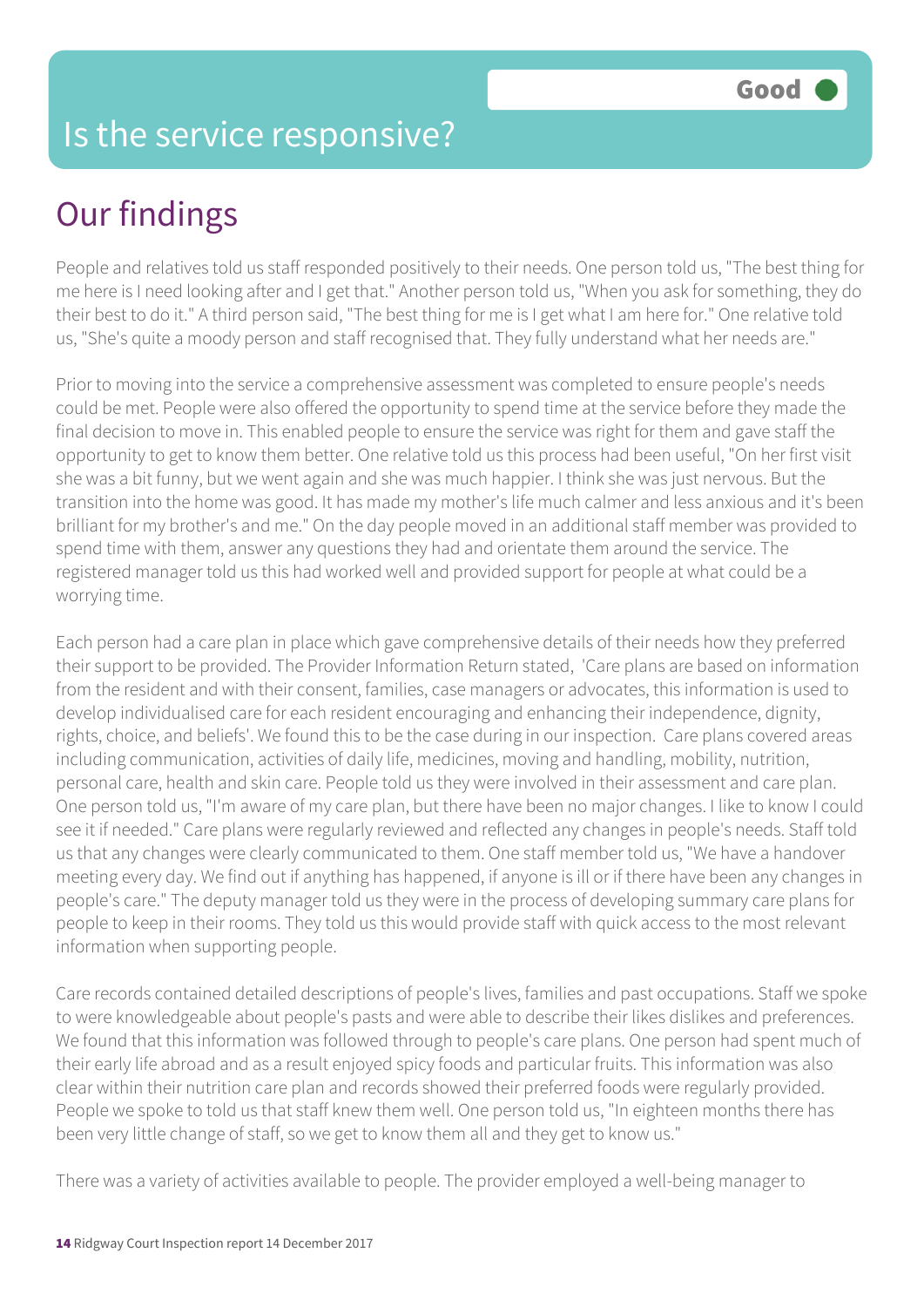support a number of services. They were responsible for developing an activity programme and planning outings in liaison with people. We observed staff spent time with people both in the communal lounge and in people's rooms chatting and looking through newspapers and magazines. In the afternoon a number of people took part in a quiz and were fully engaged. The activity programme showed a wide range of activities were planned through the week. Entertainers also performed at the service and weekly sessions were held by Music for Health. People told us they were happy with the activities available. One person told us, "There is a good programme of activities and I am happy with it." Another person said, "There's lot to do if you want to." One relative told us, "There are enough activities. They (staff) try to get her into the activities." A good range of outings were planned and people were able to choose the places they would like to visit. The registered manager told us, "We try to do two outings a week during the summer months. It's less in the winter as people don't tend to want to go out as much." They told us that a mini-bus had recently been purchased to enable people to get out more and to facilitate more ad-hoc activities.

A number of volunteers were available to support activities. The well-being manager told us, "There are about 75 volunteers across the organisation. If a resident has a particular interest or wants to go to an event I'll try and find a volunteer to support them." One person had expressed an interest in forming a knitting group. Volunteers had been contacted and a person with the relevant skills had been able to support the person with this. During the inspection we observed volunteers visiting people in their rooms and spending time chatting with people in the lounge.

The provider had a complaints policy in place which was clearly displayed in communal areas. In addition a 'Compliments, Concerns and Complaints' book was situated in the hallway. People and their relatives told us they would be confident in raising any concerns with the registered manager or deputy manager and felt confident these would be addressed. One person told us, "I do feel comfortable about making a complaint although I've never had to." One relative told us they had spoken to the head office about the garden as it needed work doing. They were confident that this is in hand. The chief executive confirmed that plans to develop the garden were underway. The registered manager maintained a log of complaints. This showed that only one complaint had been received within the past twelve months. Records showed that this had been fully addressed and the outcome communicated to the complainant.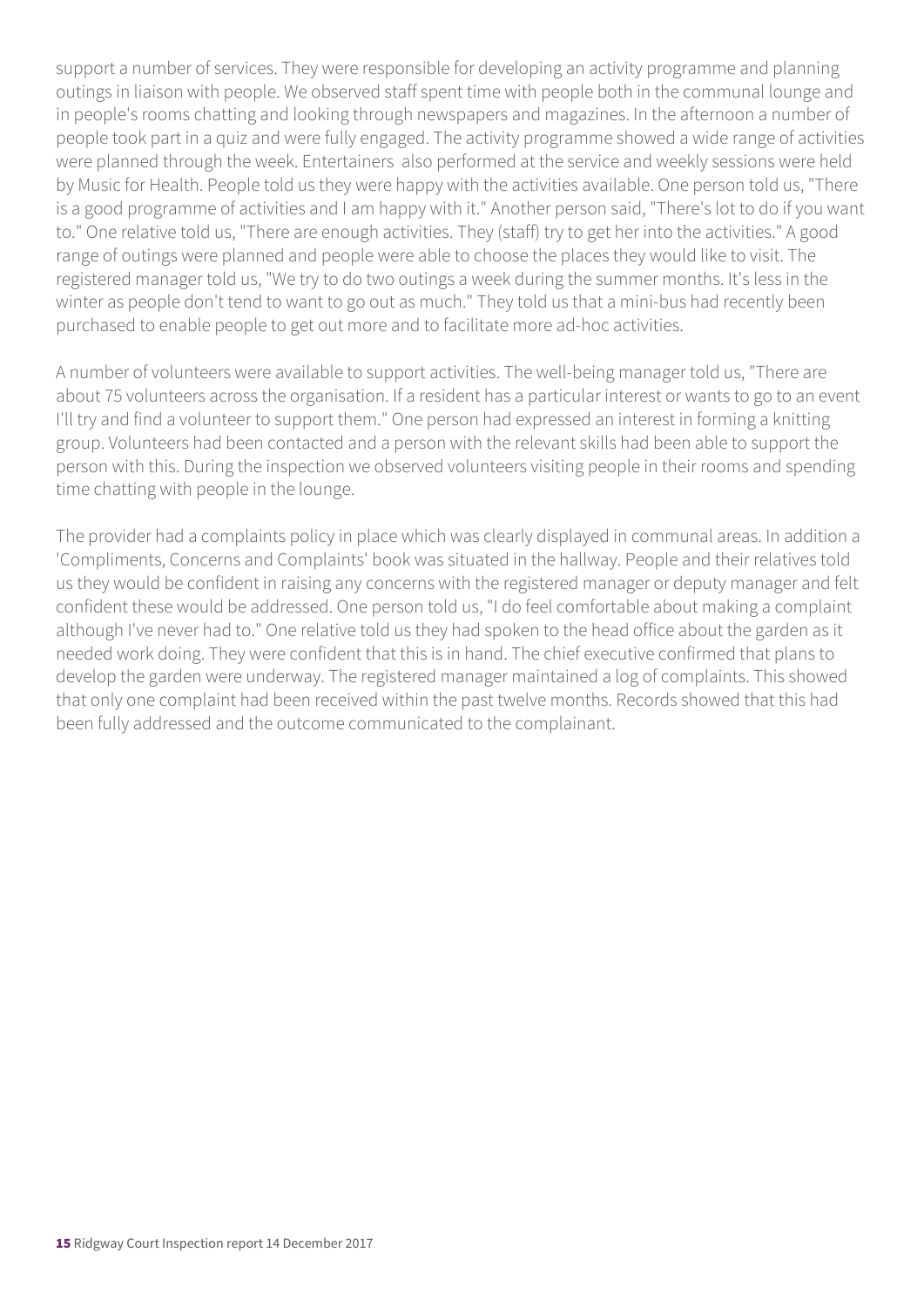People and relatives told us they felt the service was well-led and the management team were approachable. One person told us, "I do feel they (management) are approachable." One relative told us, "I've had a lot of dealings with (deputy manager). She seems to be honest and truthful enough. If she doesn't know something she'll go and find out."

There was a positive culture and the values of the organisation were clear. The Provider Information Return stated, 'The Society has a clear Vision which is displayed and is in all staff handbooks. Core Values are also published and promoted. Staff carry a copy of both'. We found this to be the case during our inspection. The provider vision and core values were clearly displayed in the service. The registered manager and deputy manager told us they aimed to create a family environment where people had the same choices and rights as they had when living in their own home. They said, "A strong team spirit and being like a family home is what we feel we have. There are no restrictions, if people want something all staff will bend over backwards to make sure it happens. One person wanted their television put on the wall and it was done the same day. Staff have supported people to go to weddings and give up their own time to go on trips. It's all about the residents." Our discussions with people and staff confirmed there was a positive culture throughout the service. One person told us, "The management here is an open one. It is an extension of the family environment. " Another person said, "I can say there is an open culture here. I see the managers and you can approach them." One staff member told us, "This has to be the best place I've worked for being supportive of residents and staff. The whole collective is important to them."

Staff told us they worked in a supportive environment and that staff worked as a team. One staff member told us, "We all muck in together and work as a team. If there's something we can't manage we just have to say and they will find a way to work round it." Another staff member told us, "It's such a friendly group of people and the management are very supportive of their staff." The registered manager and deputy manager spoke highly of the staff team. The deputy manager told us, "We have good staff who are very caring with residents. It's important that we do everything we can to keep them." Many of the staff members had worked at the service for a number of years. Five staff members had recently received long service awards in recognition of between five and ten years of service. The registered manager told us, "Recruitment of staff is difficult and we want continuity for our residents so staff retention is very important to us." The service had been awarded the Gold standard by Investors in People. Investors in People is an internationally recognised accreditation which defines what it takes to lead, support and manage people well for sustainable results. Staff meetings were held regularly at the service. Staff told us they were fully involved and felt able to make suggestions to contribute to the running of the service. One staff member had suggested a staff 'Shout Out' board in the staff room. This was a notice board which staff could place ideas or praise other staff for things they had done.

There was a strong management presence within the service. There was a high level of involvement from trustees who visited the service often. We spoke with one trustee who told us, "We need to get in there and get to know staff and residents. It's nice to understand we are all here for the same reason." The registered manager told us that trustees had recently asked for suggestions as to how they could get to know staff